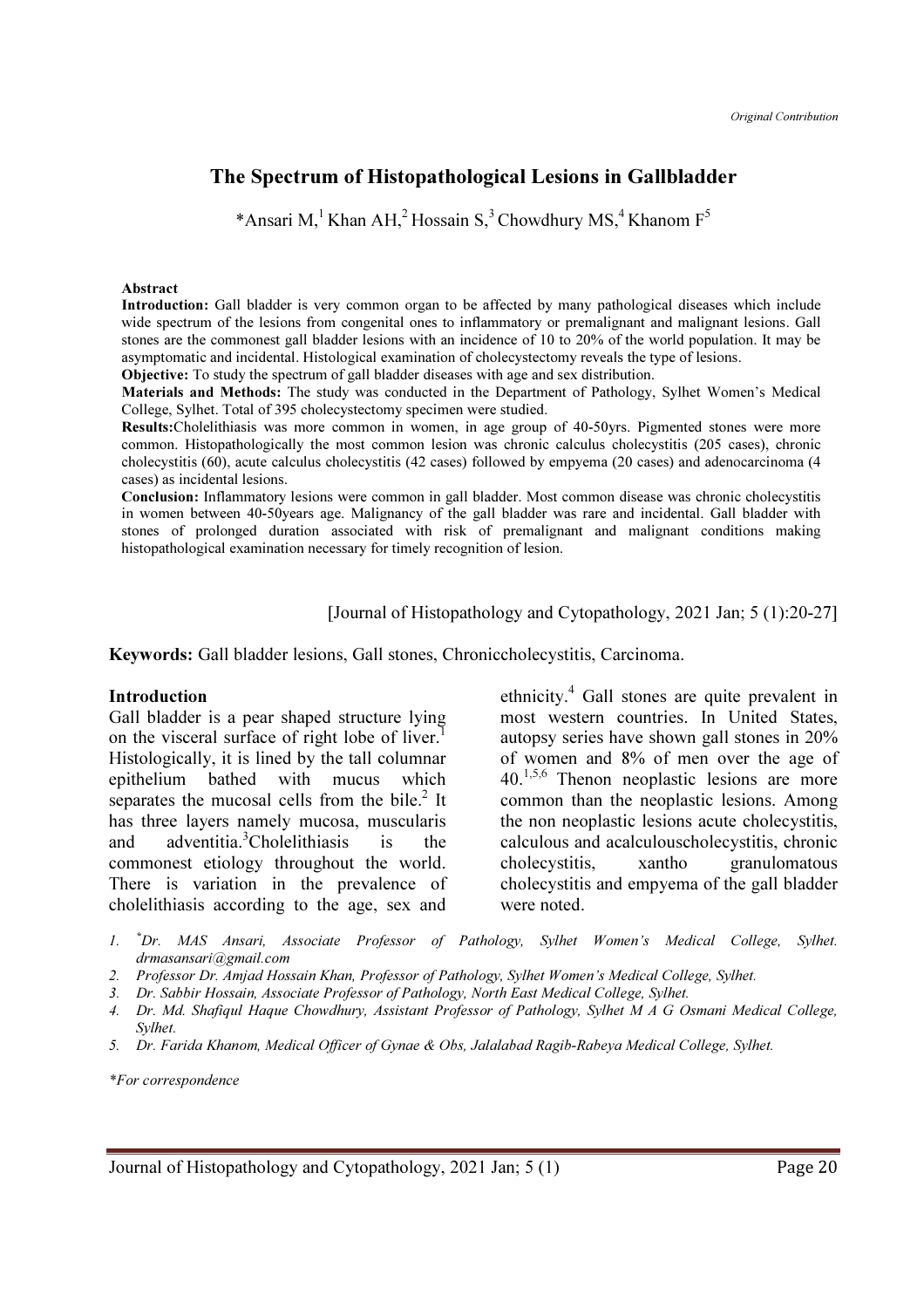Original Contribution

Acute inflammation of gallbladder wall usually follow obstruction of the cystic duct by a stone. Three factors–mechanical, chemical and bacterial inflammation play a role in 60-70% of patients. The organisms frequently involves include-Escherichia coli, Klebsiella, Streptococcus and clostridium spp. The usual symptoms of acute and chronic cholecystitis are low grade fever, biliarycolic, nausea, vomitings and mild jaundice. $2,3$ Majority of patients with gallstones will have asymptomatic disease, diagnosis incidentally by imaging (U/S), CT or MRI for other health problems.<sup>7,8</sup> Gall stones are responsible for the irritation of the columnar epithelium and is the main underlying cause for a number of histopathological changes like acute and chronic cholecystitis, cholesterolosis and preneoplastic conditions like metaplasia and dysplasia, ultimately culminating into the neoplasia.4,9,10 That's why, patients with cholelithiasis need proper surveillance as most of the carcinoma of gall bladder are found in association of the stones. $11,12$ Cholecystectomy is the treatment of choice for all gallbladder lesions, irrespective of their nature or underlying disease process.<sup>1</sup> Histopathological examination is the gold standard diagnostic modality for the diagnosis of both non malignant and malignant lesions.

## **Objectives**

1. To study the incidence of various lesions, both non neoplastic and neoplastic lesions of gall bladder.

2. To study the age, sex wise incidence of the lesions.

3. To study the clinicopathological incidence of the gallbladder lesions.

# **Methods**

The prospective study was done in pathology department atSylhet Women's Medical College, Sylhet from January 2015 to December 2020 (5years). The detailed history regarding age, sex, clinical features, symptoms, and radiological findings were collected from the hospital records. The cholecystectomy specimens were fixed in 10% formalin. Surgical grossing, processing was done. Histopathological examination of the H&E stained sections were done for evaluation of lesions. Ethical committee clearance was taken before the start of the study.

# Results

In the 5 years period, total 395 cholecystectomiesspecimens wereanalysed. In the present study the most common lesion was chronic calculus cholecystitis (205 cases) followed by chronic cholecystitis (60), acute calculus cholecystitis (42 cases) , empyema (20 cases) and adenocarcinoma (04 cases) as incidental lesions. All the lesions were noted in the age range of 10-70 yrs and most commonly found in 4th-5th decade. Male to female ratio was 1:1.68. Pigmented stones were present in 170 cases followed by cholesterol in 42 cases and mixed stones in 35 cases. (Tables I-III).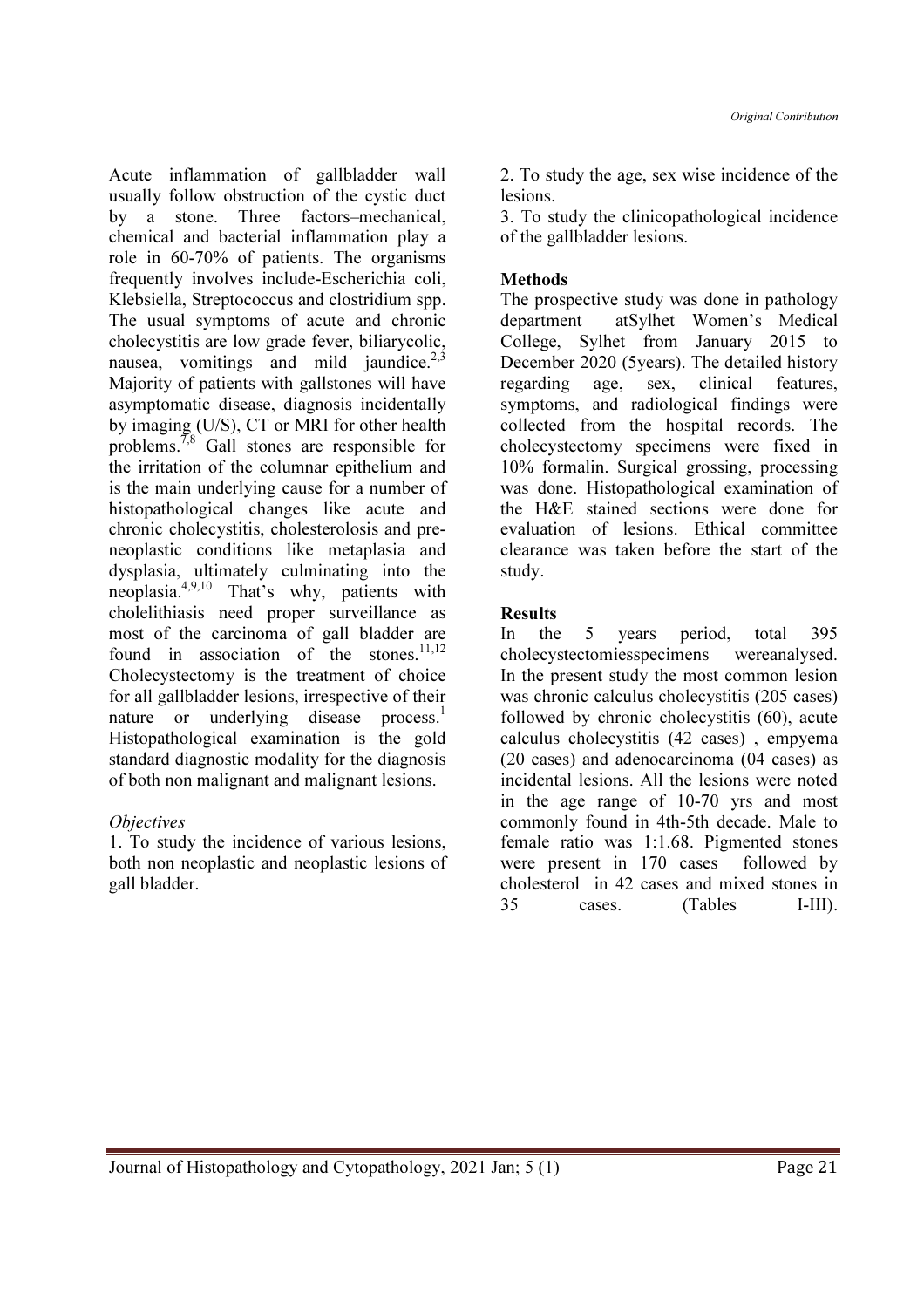| Lesion                           | Number of cases | Percentage |
|----------------------------------|-----------------|------------|
| Acute cholecystitis              | 25              | 6.32%      |
| Acute calculus cholecystitis     | 42              | 10.63%     |
| Chronic cholecystitis            | 60              | 15.18%     |
| Chronic calculus cholecystitis   | 205             | 51.90%     |
| Empyema                          | 20              | $5.06\%$   |
| Acute on chronic cholecystitis   | 25              | 6.32%      |
| Xanthogranulomatouscholecystitis | 14              | $3.55\%$   |
| Adenocarcinoma                   | 04              | $1.01\%$   |
| Total                            | 395             | 100        |

### Table II: Age and gender wise distribution of gall bladder lesions

| Lesion                            | $10 - 20$ |   | $20 - 30$ |    | $30-40$ |              | $40 - 50$      |    | $50 - 60$      |                | 50-70          |                | Total |              |
|-----------------------------------|-----------|---|-----------|----|---------|--------------|----------------|----|----------------|----------------|----------------|----------------|-------|--------------|
|                                   | M         | F | M         | F  | М       | $\mathbf{F}$ | M              | F  | M              | F              | M              | F              | M     | $\mathbf{F}$ |
| Acute cholecystitis               |           |   |           |    | 02      | 08           | 03             | 07 | 12             | 02             | 11             | 01             | 718   | 18           |
| Acute calculus cholecystitis      |           |   |           |    | 12      | 17           | 02             | 08 | 0 <sub>1</sub> |                | 0 <sub>1</sub> | 0 <sub>1</sub> | 15    | 27           |
| Chronic cholecystitis             |           |   |           |    | 15      | 19           | 50             | 10 | 26             | 06             | 03             |                | 25    | 35           |
| Chronic calculus cholecystitis    |           |   | 03        | 22 | 38      | 54           | 18             | 35 | 10             | 18             | 02             | 05             | 71    | 134          |
| Empyema                           |           |   |           |    | 11      | 06           | 0 <sub>1</sub> |    |                | 02             |                |                | 12    | 08           |
| Acute on chronic cholecystitis    |           |   |           |    | 08      | 11           | 02             | 03 |                | 0 <sub>1</sub> |                |                | 10    | 15           |
| Xanthogranulomatous cholecystitis |           |   |           |    | 04      | 06           | 0 <sub>1</sub> | 03 |                |                |                |                | 05    | 09           |
| Adenocarcinoma                    |           |   |           |    |         |              |                |    |                |                | 0 <sub>2</sub> | 02             | 02    | 02           |

### Table III: Clinical presentation of gall bladder lesion

| N | Lesion                               | Feve<br>r                    | Biliar<br>v<br>colic | Nausea, Vomiti<br>ngs    | Jaundic<br>e | Abdomin<br>al pain       | Palpabl<br>e mass | Asymptoma<br>tic             |
|---|--------------------------------------|------------------------------|----------------------|--------------------------|--------------|--------------------------|-------------------|------------------------------|
|   | Acute cholecystitis                  | $^{+}$                       | $^{+}$               | $^{+}$                   |              | $\overline{\phantom{a}}$ |                   | $\blacksquare$               |
| 2 | Acute calculus cholecystitis         | $\overline{\phantom{a}}$     | $+$                  | $+$                      |              | $\overline{\phantom{a}}$ |                   | $\overline{\phantom{0}}$     |
| 3 | Chronic cholecystitis                | $\overline{\phantom{a}}$     | $^{+}$               | $\overline{\phantom{a}}$ |              | $^{+}$                   |                   | $\qquad \qquad \blacksquare$ |
| 4 | chronic calculus cholecystitis       | $\qquad \qquad \blacksquare$ | $^{+}$               |                          | $+$          | $+$                      |                   |                              |
|   | Empyema                              | $^{+}$                       | $+$                  | $+$                      | $+$          | $\overline{\phantom{a}}$ |                   |                              |
| 6 | Acute on chronic cholecystitis       | $^{+}$                       | $+$                  | $\overline{\phantom{0}}$ |              | $^{+}$                   |                   |                              |
|   | Xanthogranulomatouscholecy<br>stitis | $+$                          | $+$                  | $^{+}$                   | $^{+}$       | $\overline{\phantom{0}}$ |                   |                              |
| 8 | Adenocarcinoma                       | $\blacksquare$               | $+$                  | $\overline{\phantom{0}}$ | $\,$         | $^{+}$                   | $+$               | $\overline{\phantom{a}}$     |

On gross examination, the size of the stones varied from 0.5 to 1.5 cm and black to yellow in colour (Fig. 1). Gall stones more commonly noted in females of 40-50yrs age group. Most common risk factor among the females was obesity followed by diabetes mellitus and pregnancy. In acute and chronic

calculus cholecystitis, grossly gallbladder was enlarged. Cut section revealed pigmented stones and mixed stones. Histology revealed normal to hyperplastic mucosa, acute and chronic inflammatory infiltrate in muscularis mucosae. In chronic calculus cholecystitis gall bladder was with firm fibrotic thick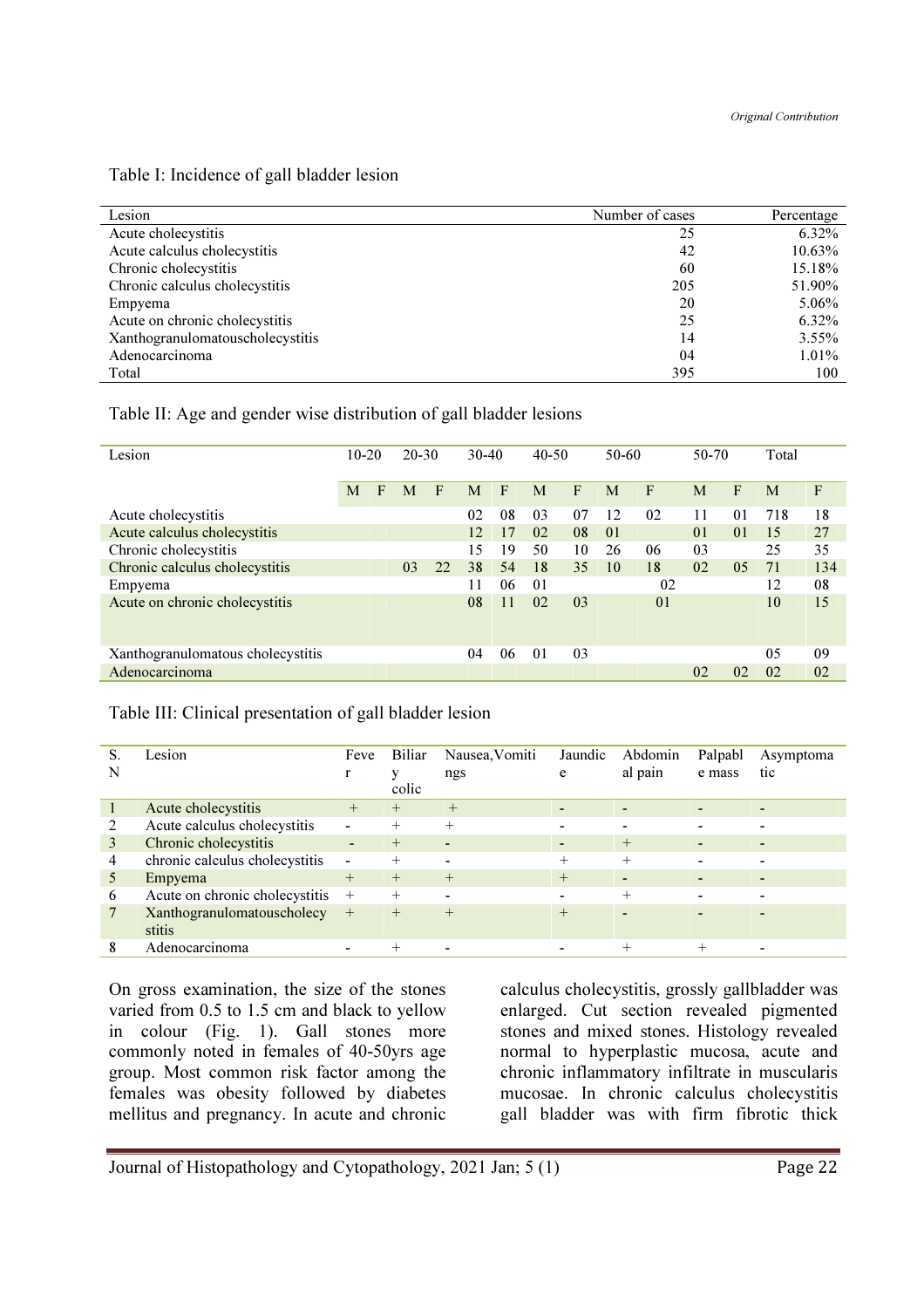walls, atrophic and shrunken (67 cases). Microscopy revealed flattened mucosa and chronic inflammatory infiltrate, fibrosis and vascular congestion. Gall bladder malignancy (adenocarcinoma) noted in 60-70yrs of age group. Grossly gall bladder enlarged, showed fungating fragile mass attached to fundus. Microscopy showed mucosal glands lined by row of cuboidal cells with hyperchromatic nucleus and moderate to scanty cytoplasm,frequent number of mitotic figures, cells arranged as glandular pattern with secretions in the lumen (Fig.4).



Figure 1. Gross: Gall stone



Figure 2. Chronic cholecystitis lymphoplasmocytic infiltrate low power, (H  $&$  E Stain,  $10x$ )



Figure 3. Xanthogranulomatouscholecystitis – foamy macrophages and giant cells  $(H \& E)$ Stain, 40x)



Figure 4. Well differentiated adenocarcinoma (H & E Stain, 10x)

### **Discussion**

Cholecystitis refers to a group of disorders with varying clinical, pathogenic and pathological characteristics. The type of inflammatory cells infiltrate confirms the diagnosis.<sup>2</sup> Out of 395 cases 391 cases were inflammatory and 4 cases were neoplastic lesions. Among the inflammatory lesions most common were chronic calculus cholecystitis (205 cases) and less common were xanthogranulomatous cholecystitis (14 cases).

Out of 395 cases, 147 cases were in males and 248 cases were in females with M:F ratio of 1:1.68. Our study correlated with Narendra et al.,<sup>3</sup> Selvi et al.<sup>13</sup> and Memon et al.<sup>7</sup> In the present study chronic calculus cholecystitis is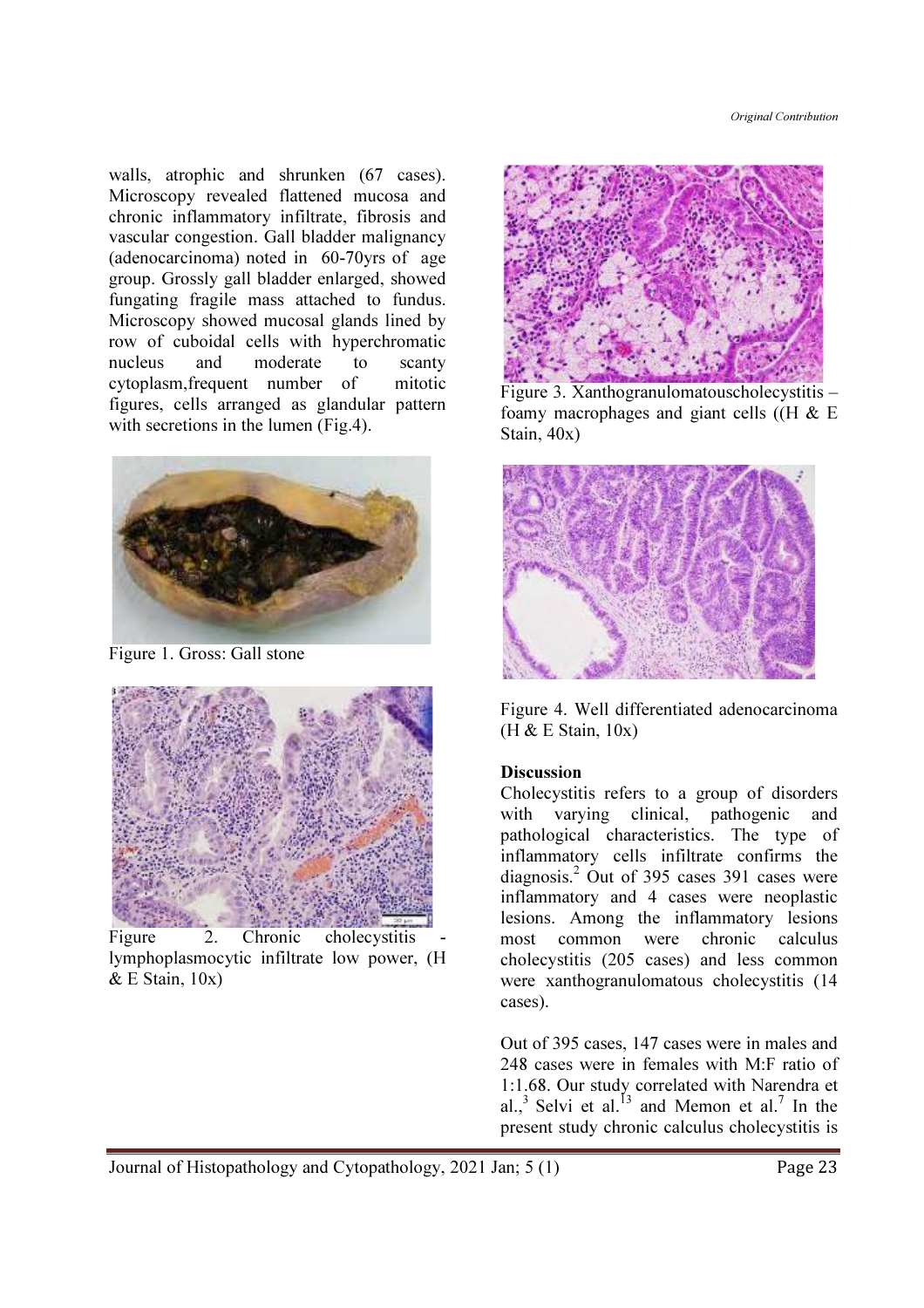the most common lesion and correlated with Maulik et al. $<sup>1</sup>$ </sup>

In the present study neoplastic lesions were noted in 6th to 7th decades of life, our study correlated with Memon et al.<sup>7</sup> and Maulik et  $al<sup>1</sup>$  In present study maximum cases noted in females. Our study correlated with Sonam Mahana et al.,<sup>8</sup> R. Thamil Selvi et al.<sup>4</sup> SK Mathur et al. $^{14}$  and Khanna et al.<sup>15</sup> Sonam Mahana et al. $<sup>8</sup>$  documented that the frequency</sup> of gall stones increases with age after 40years and common in older individuals and more in females. Female sex hormones influence hepatic bile secretion and gall bladder function.

In the present study majority of the patients were presented with right hypochondrial pain followed by fever and vomitings, study correlated with Devi Beena et al.<sup>2</sup>Narendra et al.<sup>3</sup> Naqvi et al.<sup>9</sup> and Siddhiqui et al.<sup>16</sup> Gall stones are the major causes of morbidity. They cause various lesions like acute cholecystitis, chronic cholecystitis and carcinoma of gall bladder. In the present study cholelithiasis noted in 247 cases and in 144 cases wereacalculouscholecystitis. In the present study pigment stones were predominant (170 cases), Cholesterol stones in 42 cases and 35 cases were with mixed stones. Our study was similar with the study of Devi Beena et al.<sup>2</sup> and Selvi et al.<sup>13</sup>

Goyal et al.<sup>10</sup> 2014 documented that mixed stones were predominant in (68%). Our study differs from Goyal et al.<sup>10</sup> study  $(3.9\%)$ . In our study microscopy revealed normal wall (60%), normal mucosa (52%), erosion of mucosa and denudation (18.98%), hyperplastic mucosa(1.51%) , fibrotic walls (31.06%) and serosal congestion (72%). Similar findings observed by Devi Beena et al.,<sup>2</sup>Sumit et al.<sup>11</sup> Baidya et al.<sup>12</sup> and Khanna R et al.  $^{15}$ 

In our study all the cases were revealed predominantly lymphoplasmocytic infiltrate in 275 cases(69.62%), mild lymphocytic infiltrate in 30 cases (7.59%),mixed inflammatory cells in 35 cases (8.86%), foamy macrophages in 14 cases (3.54%) and multinucleated giant cells in 13 cases (3.29%). In the present study eosinophils were present in 8 cases (2.02%), neutrophils in 18 cases (4.5%) and in 2 cases (0.50%) focal lymphoid aggregates were also present. Study correlated with Devi Beena et al.<sup>2</sup>

In the present study erosion of the mucosa and denudation were present in 75 cases (18.98%) and fibrosis in 125 cases (31.06%). Hyperplasia and metaplasia were noted in 06 cases (1.51%). Dysplasia and neoplasia were noted in 04 cases (1.01%). Our study correlated with Devi Beena et al.<sup>2</sup>

## Conclusion

The risk factors for developing chronic cholecystitis was seen in female gender. The study emphasises the need for histopathology in all specimens of cholecystectomy. Chronic cholecystitis has a wide histomorphological spectrum. Acute on chronic cholecystitis, chronic cholecystitis and xanthogranulomatouscholecystitis are some of them. Most of them are associated with cholelithiasis at all age. The predominant histomorphological pattern seen in this study group is chronic calculouscholecystitis. Histopathological examination is convenient and gold standard method for the diagnosis of various lesions of the gall bladder.

Journal of Histopathology and Cytopathology, 2021 Jan; 5 (1) Page 24